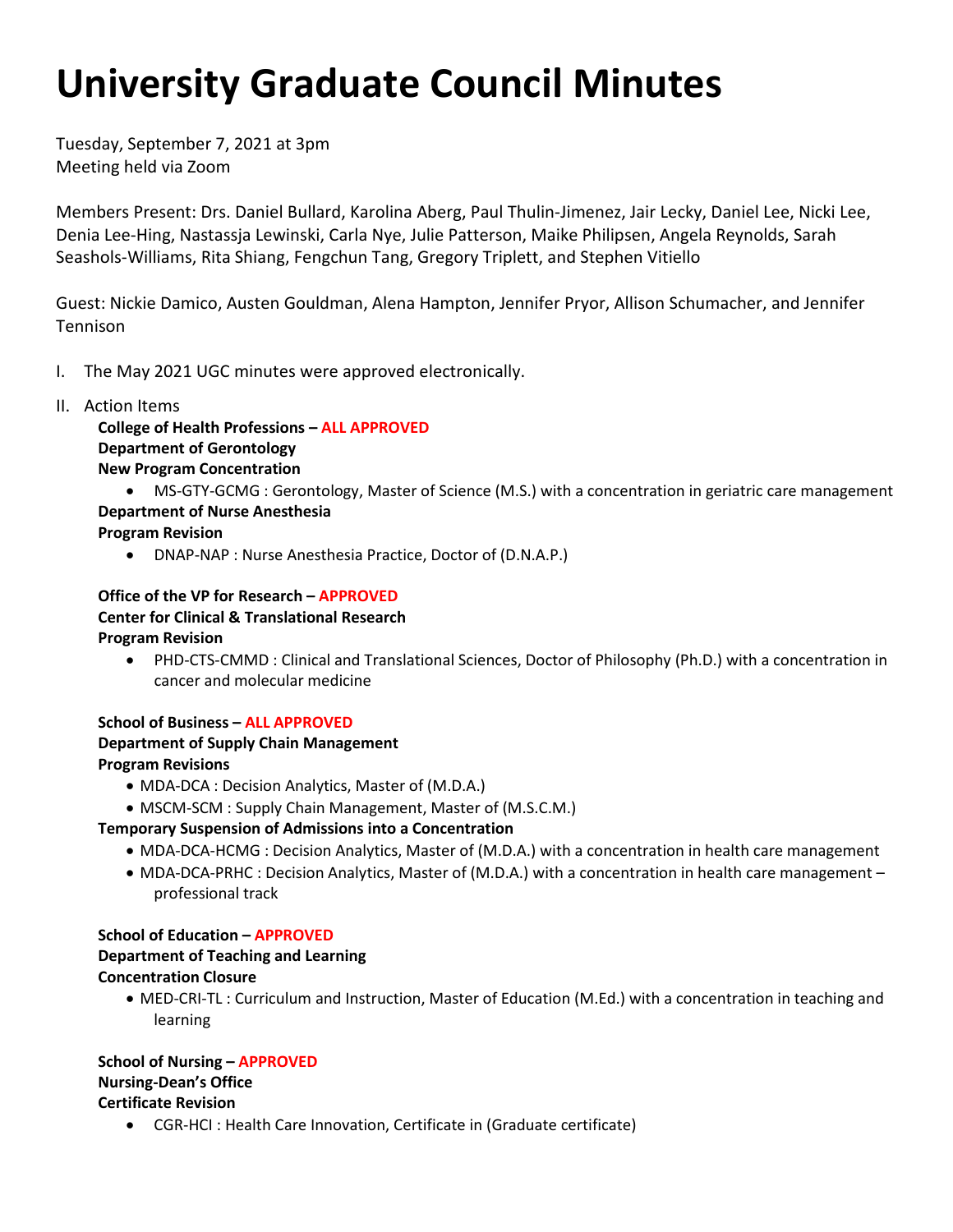# **School of Pharmacy – ALL APPROVED Pharmacy-Dean's Office**

#### **Concentration Closure**

- MPS-PHS-MH : Pharmaceutical Sciences, Master of (M.P.S.) with a concentration in medicinal chemistry
- MPS-PHS-PC : Pharmaceutical Sciences, Master of (M.P.S.) with a concentration in pharmaceutics
- • MPS-PHS-PHHO : Pharmaceutical Sciences, Master of (M.P.S.) with a concentration in pharmacoeconomics and health outcomes
- MPS-PHS-PX : Pharmaceutical Sciences, Master of (M.P.S.) with a concentration in pharmacotherapy

# **Temporary Suspension of Admission**

• MPS-PHS : Pharmaceutical Sciences, Master of (M.P.S.)

#### III. Committee Reports

- A. Committee on Admissions and Academic Standards No report.
- B. Committee on Internal Review No report.
- C. Committee on Policies and Procedures No report.

### D. Committee on Program and Courses

#### **College of Health Professions – ALL APPROVED Department of Gerontology**

#### **New Program Concentration**

• MS-GTY-GCMG : Gerontology, Master of Science (M.S.) with a concentration in geriatric care management

#### **Department of Nurse Anesthesia**

**Program Revision** 

• DNAP-NAP : Nurse Anesthesia Practice, Doctor of (D.N.A.P.)

#### **Office of Health Sciences – APPROVED Health Sciences-Dean's Office Course Revision**

• IPEC 528 : Global Health and Health Equity

#### **Office of the VP for Research – APPROVED Center for Clinical & Translational Research Program Revision**

• PHD-CTS-CMMD : Clinical and Translational Sciences, Doctor of Philosophy (Ph.D.) with a concentration in cancer and molecular medicine

 **School of Business – ALL APPROVED Department of Information Systems New Course** 

• INFO 636 : Securing Cloud Infrastructure

#### **Department of Supply Chain Management**

#### **New Courses**

- SCMA 615 : Strategic Logistics Management
- SCMA 642 : Decision and Risk Analytics

#### **Program Revisions**

- MDA-DCA : Decision Analytics, Master of (M.D.A.)
- MSCM-SCM : Supply Chain Management, Master of (M.S.C.M.)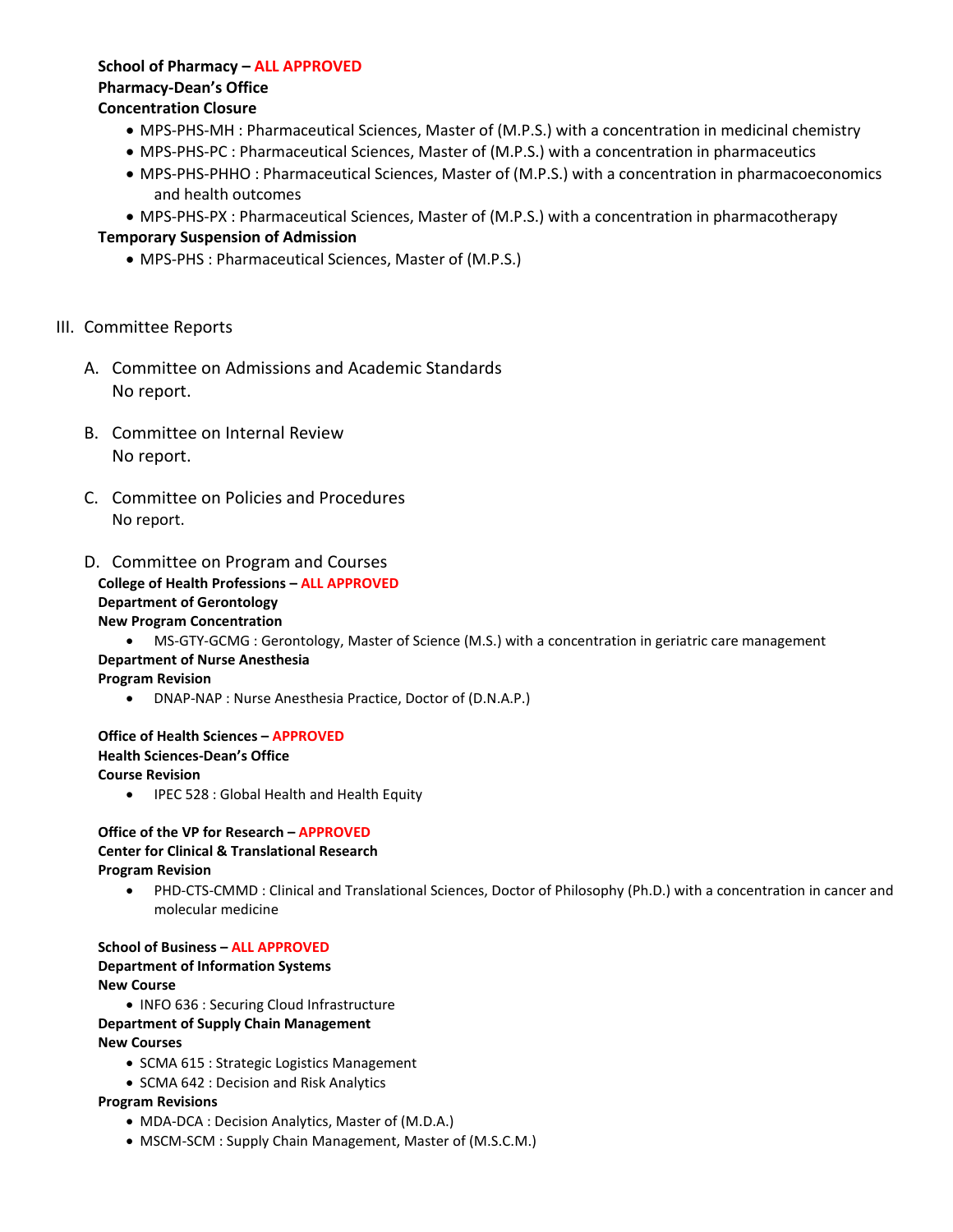#### **School of Business…continued – ALL APPROVED**

# **Department of Supply Chain Management**

# **Temporary Suspension of Admissions into a Concentration**

- MDA-DCA-HCMG : Decision Analytics, Master of (M.D.A.) with a concentration in health care management
- MDA-DCA-PRHC : Decision Analytics, Master of (M.D.A.) with a concentration in health care management professional track

# **School of Education – APPROVED**

# **Department of Teaching and Learning**

# **Concentration Closure**

• MED-CRI-TL : Curriculum and Instruction, Master of Education (M.Ed.) with a concentration in teaching and learning

# **School of Medicine – APPROVED**

#### **Department of Family Medicine and Population Health Course Revisions**

- EPID 548 : Applied Data Analysis Lab
- EPID 603 : Public Health Policy and Politics
- EPID 693 : Public Health Internship
- EPID 694 : MPH Capstone Project

# **School of Nursing – APPROVED**

# **Nursing-Dean's Office**

# **Certificate Revision**

• CGR-HCI : Health Care Innovation, Certificate in (Graduate certificate)

# **School of Pharmacy – ALL APPROVED**

# **Pharmacy-Dean's Office**

# **Concentration Closure**

- MPS-PHS-MH : Pharmaceutical Sciences, Master of (M.P.S.) with a concentration in medicinal chemistry
- MPS-PHS-PC : Pharmaceutical Sciences, Master of (M.P.S.) with a concentration in pharmaceutics
- MPS-PHS-PHHO : Pharmaceutical Sciences, Master of (M.P.S.) with a concentration in pharmacoeconomics and health outcomes
- MPS-PHS-PX : Pharmaceutical Sciences, Master of (M.P.S.) with a concentration in pharmacotherapy

# **Temporary Suspension of Admission**

• MPS-PHS : Pharmaceutical Sciences, Master of (M.P.S.)

#### **III. Minor Items for Approval by the Chair and Dean College of Health Professions – APPROVED Department of Gerontology**

# **Program Revision**

- MS-GTY : Gerontology, Master of Science (M.S.)
	- o Update to the student learning outcomes

#### **College of Humanities and Sciences – ALL APPROVED Department of Psychology Concentration Revisions**

- PHD-PSL-BD : Clinical Psychology, Doctor of Philosophy (Ph.D.) with a concentration in behavioral medicine o Removal of the GRE requirement
- PHD-PSL-CC : Clinical Psychology, Doctor of Philosophy (Ph.D.) with a concentration in clinical child
	- o Removal of the GRE requirement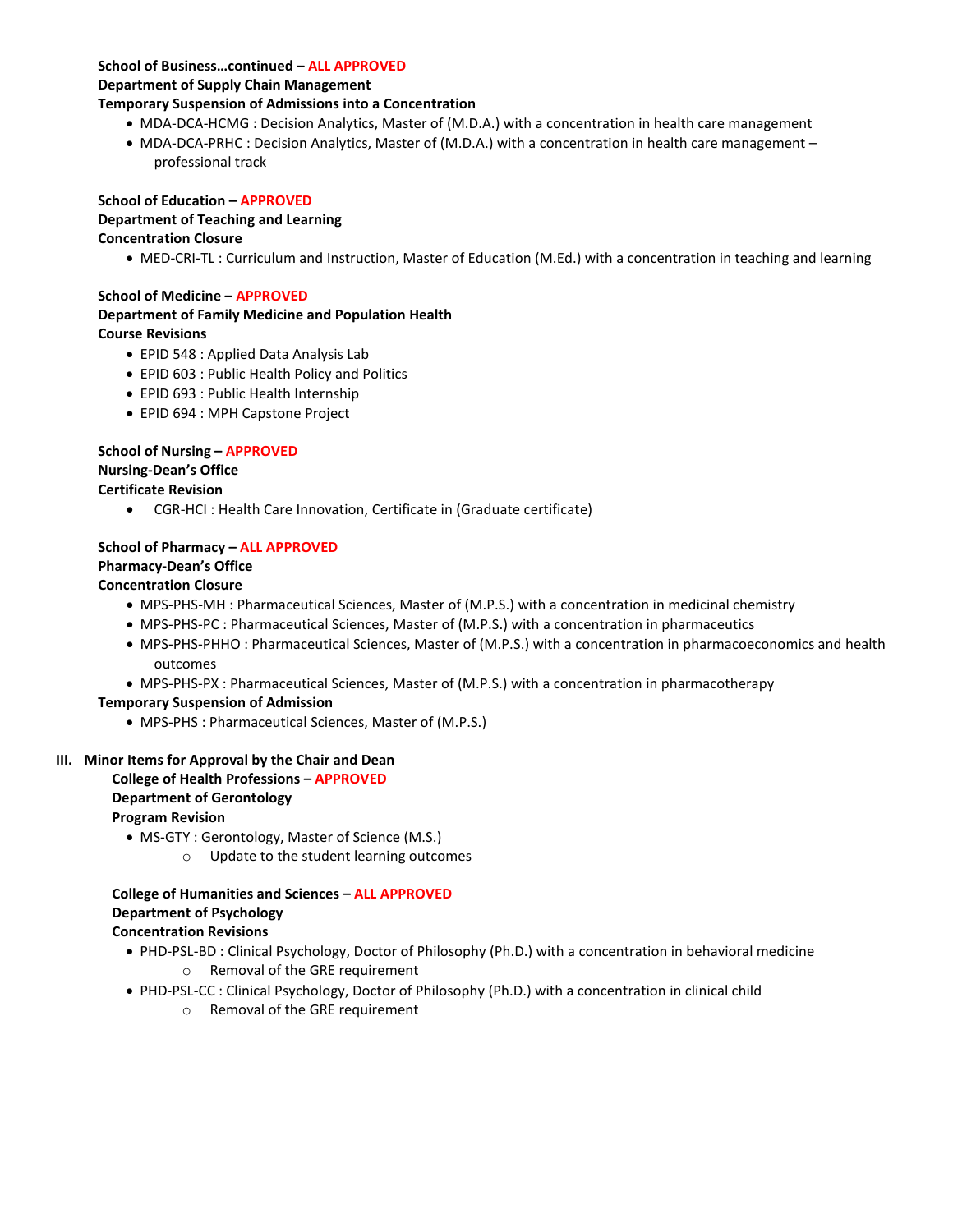#### **School of Business – ALL APPROVED Department of Economics Program Revision**

- BS:MA ECO:BU : Accelerated opportunities tab for economics: Business
	- o Update to the plan of study

# **Department of Supply Chain Management**

### **Program Revision**

• MDA-DCA-PR : Decision Analytics, Master of (M.D.A.) – professional track o Update to the student learning outcomes

#### **School of Education – ALL APPROVED**

# **Department of Counseling and Special Education Course Revision**

- CLED 640 : Marriage, Couples and Family Counseling
	- o Removal of course prerequisite

#### **Program Revision**

- MED-COE-CFCN : Counselor Education, Master of Education (M.Ed.) with a concentration in couples and family counseling
	- o Update to the admissions requirements

#### **Department of Educational Leadership**

#### **Program Revision**

• MED-EDL-LDST : Educational Leadership, Master of Education (M.Ed.) with a concentration in leadership studies o Update to the student learning outcomes

#### **Department of Teaching and Learning**

#### **Program Revisions**

- MED-ADL-HD : Adult Learning, Master of Education (M.Ed.) with a concentration in human resource development o Update to the student learning outcomes
- MED-ADL-INDT : Adult Learning, Master of Education (M.Ed.) with a concentration in instructional design and technology
	- o Update to the student learning outcomes

#### **School of Medicine – ALL APPROVED**

#### **Medicine-Dean's Office**

#### **Program Revision**

• CPG-BHS : Pre-medical Graduate Health Sciences (Post-baccalaureate graduate certificate)

#### o Update to certificate electives

### **Department of Biostatistics**

#### **Course Deletions**

- BIOS 553 : Biostatistical Methods I
- BIOS 554 : Biostatistical Methods II
- BIOS 571 : Clinical Trials
- BIOS 572 : Analysis of Biomedical Data I
- BIOS 573 : Analysis of Biomedical Data II

#### **Department of Human Genetics**

#### **Program Revisions**

- MS-GEN : Human Genetics, Master of Science (M.S.)
	- o Update to the student learning outcomes
- PHD-GEN : Human Genetics, Doctor of Philosophy (Ph.D.)
	- o Update to the admissions section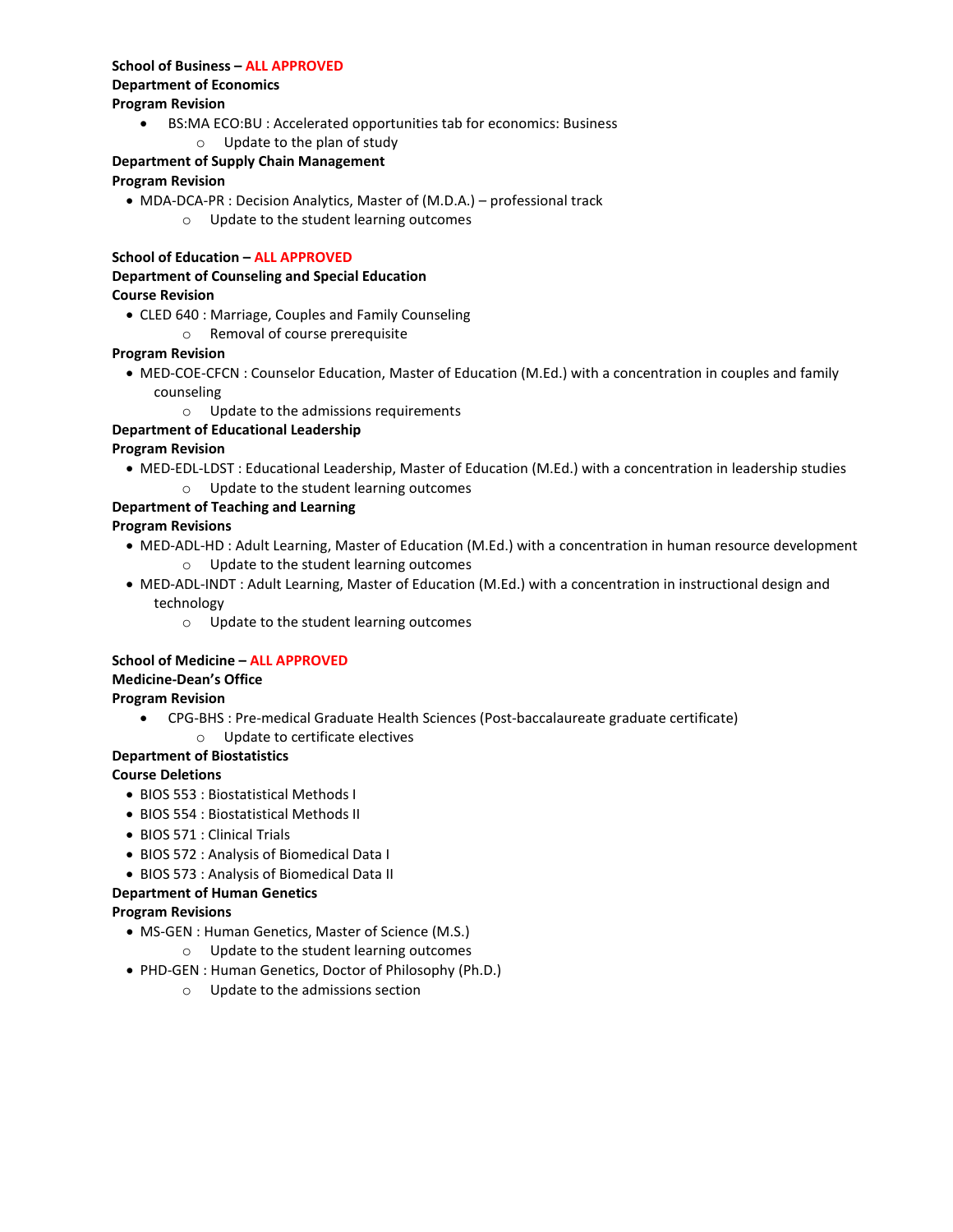#### **School of Medicine…continued – ALL APPROVED Department of Family Medicine & Population Health Course Deletions**

- EPID 547 : Applied Data Analysis Lab I
- EPID 607 : Nutritional Epidemiology
- EPID 642 : Advanced Epidemiological Protocol Design
- EPID 648 : Behavioral Epidemiology

#### **Department of Pharmacology**

#### **Program Revisions**

- MS-PMC : Pharmacology and Toxicology, Master of Science (M.S.)
	- o Update to the admissions section
- PHD-PMC : Pharmacology and Toxicology, Doctor of Philosophy (Ph.D.)
	- o Update to the admissions section

#### **Department of Physiology & Biophysics**

#### **Program Revision**

• PHD-PBP : Physiology and Biophysics, Doctor of Philosophy (Ph.D.) o Update to the admissions section

### **School of Nursing – APPROVED**

# **Nursing-Dean's Office**

#### **Course Revision**

- NURS 711 : Conducting Mixed Methods Research
	- o Add NURS 770 and NURS 772 as pre-requisites

#### **School of Pharmacy – ALL APPROVED Pharmacy-Dean's Office**

#### **Program Revisions**

- MS-PHS-MH : Pharmaceutical Sciences, Master of Science (M.S.) with a concentration in medicinal chemistry
	- o Removal of the GRE requirement

#### **School of Pharmacy…continued – ALL APPROVED Pharmacy-Dean's Office**

#### **Program Revisions**

- MS-PHS-PC : Pharmaceutical Sciences, Master of Science (M.S.) with a concentration in pharmaceutics o Removal of the GRE requirement
- MS-PHS-PHHO : Pharmaceutical Sciences, Master of Science (M.S.) with a concentration in pharmacoeconomics and health outcomes
	- o Removal of the GRE requirement
- MS-PHS-PX : Pharmaceutical Sciences, Master of Science (M.S.) with a concentration in pharmacotherapy o Removal of the GRE requirement
- PHD-PHS-MH : Pharmaceutical Sciences, Doctor of Philosophy (Ph.D.) with a concentration in medicinal chemistry o Removal of the GRE requirement
- PHD-PHS-PC : Pharmaceutical Sciences, Doctor of Philosophy (Ph.D.) with a concentration in pharmaceutics o Removal of the GRE requirement
- PHD-PHS-PHHO : Pharmaceutical Sciences, Doctor of Philosophy (Ph.D.) with a concentration in pharmacoeconomics and health outcomes
	- o Removal of the GRE requirement
- PHD-PHS-PX : Pharmaceutical Sciences, Doctor of Philosophy (Ph.D.) with a concentration in pharmacotherapy o Removal of the GRE requirement
- IV. Old Business

None.

V. New Business

Welcome to the new UGC members Daniel Lee, College of Health Professions, and Maike Philipsen, School of Education.